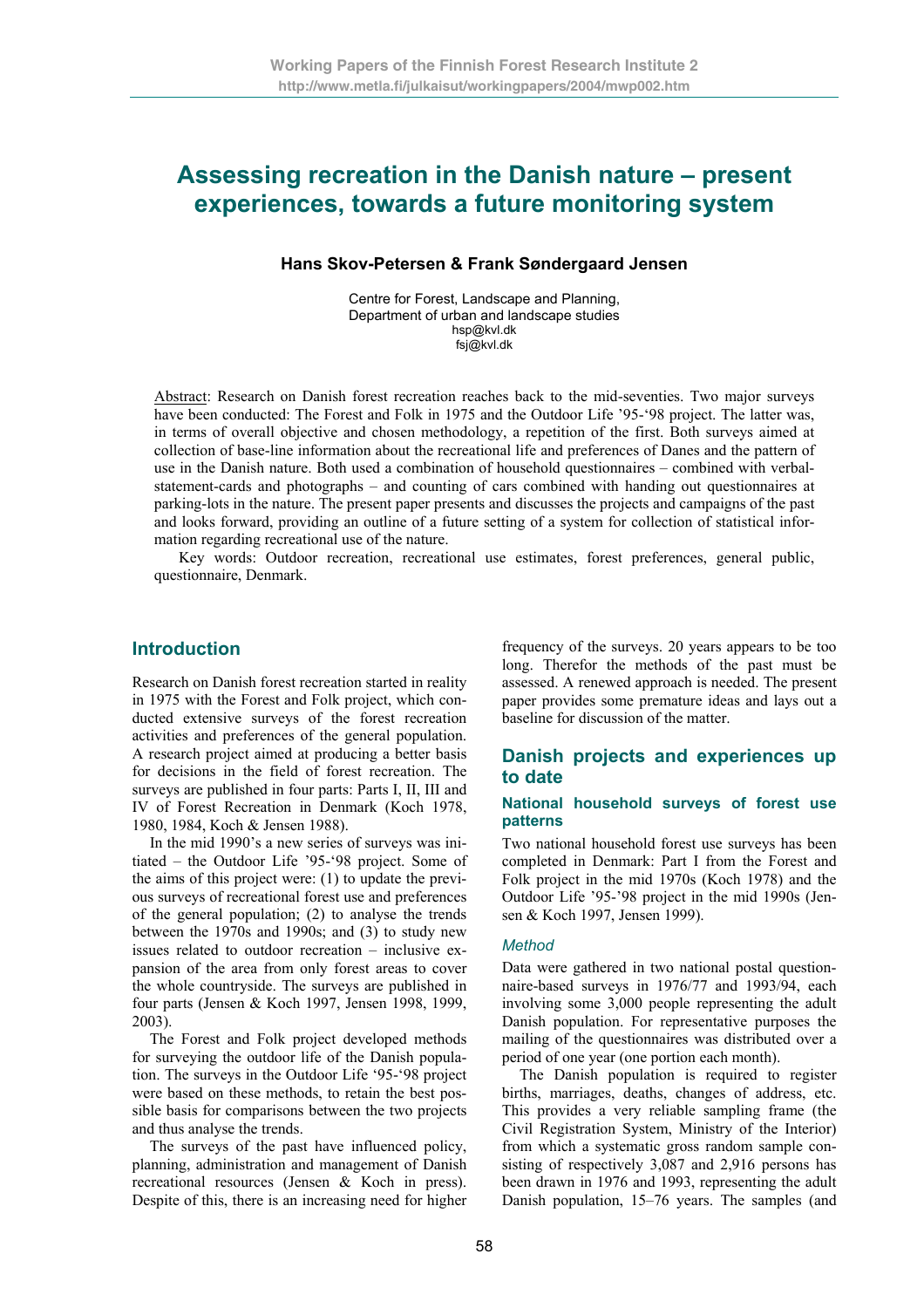the collected responses) were controlled for representativity (age, gender and county). No significant differences between the samples and the defined population were identified.

The following measures were taken to increase the response rate: (1) care in the design of the visual appeal of the questionnaire package; (2) care in the design of the verbal prompts; (3) a stamped, addressed reply envelope; (4) a relatively brief, simple questionnaire; (5) a potential personal gain for respondents (lottery – only in the  $1976/77$  survey); (6) the use of up to three reminders, mailed after 2, 3 and 5 weeks. The response percentage was 91.4% for the 1976/77-survey and 83.7% for the 1993/94-survey.

### *Selected result*

Among the many obtained results, it can be concluded that the forests attract a considerably higher percentage of the adult Danish population than other leisure options like cinemas, libraries, and concert halls (both in 1976/77 and 1993/94). During the period between the two surveys the forests have been able to maintain (strengthen) their position as a very significant recreation option for the public. Despite of the fact that leisure options in the period have constantly increased.

In both 1976/77 and 1993/94 about 90% of the adult Danish population spent some time in the forest at least once a year. The average annual number of forest visits per individual has grown by 15% from 1976/77 to 1993/94. This corresponds to a rise between 1976/77 and 1993/94 of just under 25% in the number of visits to the Danish forests by persons between the ages of 15 and 76 – allowing for population growth. It should be emphasised here that one of the great disadvantages of collecting information from questionnaires is the risk of exaggeration. The exaggeration factor is estimated to be in the order 2. Totally the annual number of forest visits in 1993/94 for the adult Danish population, is estimated at some 75 million.

In general, the uses of the forest by the Danish population over the period 1976–1994 have remained relatively stable – although some changes has been detected, including an increase in the number of visits to the forest, and a decrease in the duration of the visits, in transport time, transport distance and group size. Finally, it was recorded that more forest visitors walked or cycled to the forest rather than driving there by car in 1993/94 than in 1976/77.

The connection of forest use with transport time, distance and type leaves the following main impression: the shorter the transport time/distance to the forest, the more frequent visits. The shorter the visit to the forest, the fewer participants in the group and the rarer the use of a car to get to the forest  $-$  an impression which at the same time illustrates the general direction in which Danish forest recreation has developed over the last 20 years.

For more results and details on the methodology, see Koch (1978), Jensen & Koch (1997), Jensen (1998) and Jensen (1999).

### **National household surveys of forest and nature preference**

The Forest and Folk project included the first nationwide survey of Danish forest preferences (Part IV by Koch & Jensen 1988). As for the national forest use studies, also the preference studies was renewed with the launching of the Outdoor Life '95-'98 project (Jensen & Koch 1997, Jensen 1999).

### *Method*

Data were gathered in two national interview-based surveys in 1977/78 and 1993/94, each involving some 3,000 people representing the adult Danish population (15–77 years old). Contact was established by means of mailed questionnaires followed by up to three reminders, and several measures were taken to increase the response rate (see above). The response percentage was 89.4% and 83.7% respectively. The samples and responses were controlled for representatively as described above. The questionnaires were distributed over a period of one year, since the season is assumed to be a factor that influences forest preferences. In choosing the topics to be assessed by the selected persons, we attached considerable importance to the following factors: (1) whether the topic was likely to have impact on the experience of the forest visitor; (2) whether it had any commercial or socioeconomic significance; and/or (3) whether the conditions described could be regulated by the forest manager.

In the Experimental Method, respondents assess black-and-white photos which taken in pairs or groups only differ by a single factor. In addition, a series of less ambiguous subjects, only described verbally, were assessed. This method, which was developed by Koch (1974, 1977a and 1977b), is distinctive in its experimental design and its ability to cover many survey topics. An additional method – The Scenic Beauty Estimation Method – was modified by Koch (1977b) and used in the 1977/78 survey as well. 189 respondents assessed 80 colour slides representing broadleaved forest, coniferous forest, the countryside and facilities for forest recreation.

A total of 52 black-and-white photos were assessed in the 1977/78 survey and 64 in the 1993/94 survey. The reader may refer to Jensen & Koch (1997), where the photos are reproduced in the same size and quality as those mailed with the questionnaires. When the photos were taken, great care was taken to ensure that photos in a given "block" appeared as uniform as possible.

A total of 100 verbal stimuli were to be assessed in both surveys. They were printed in green, on yellow cards of the same size as the black-and-white photos (98 x 134 mm). To enable cross-checking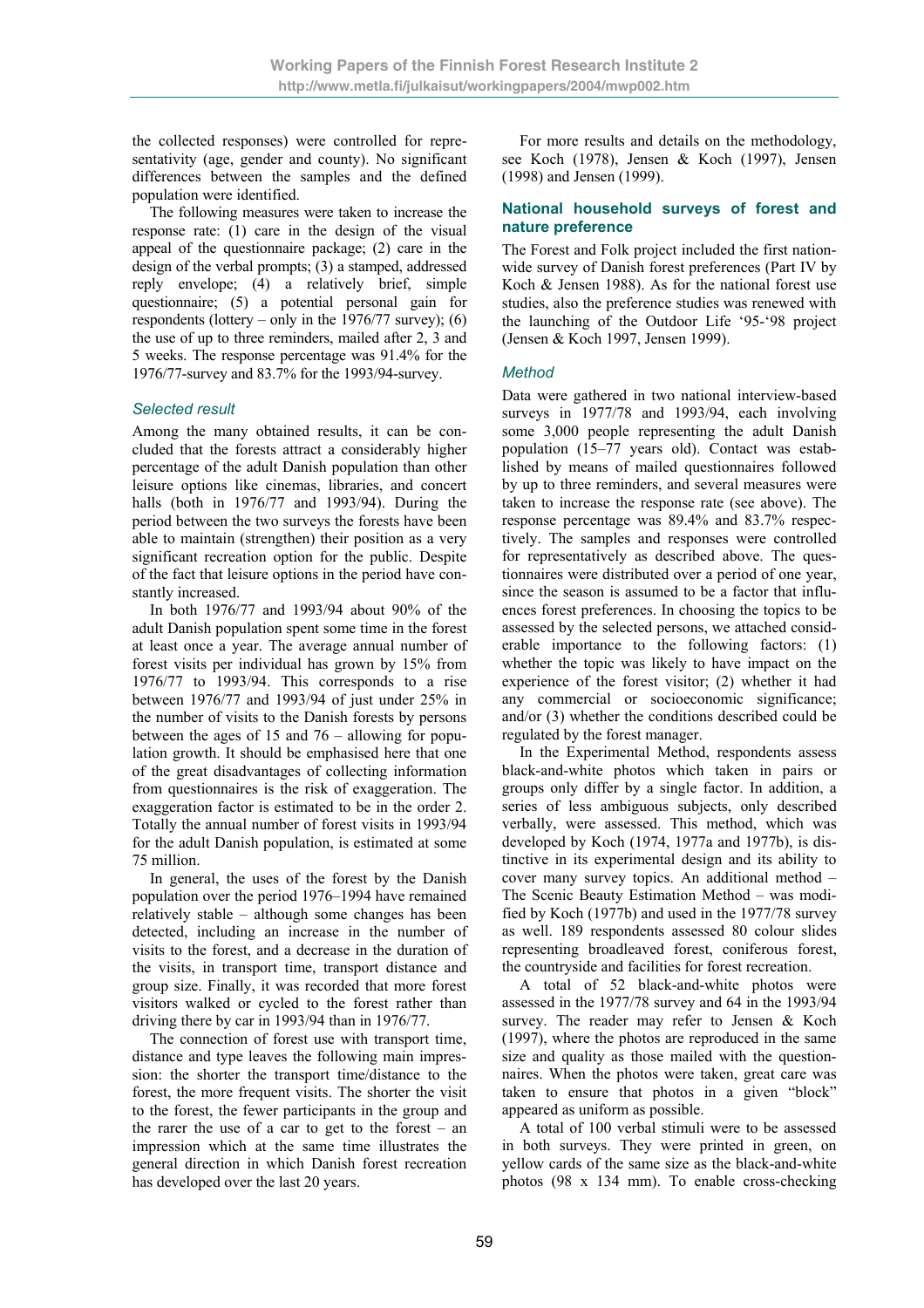certain survey topics were assessed on the basis of both a photo and a verbal stimulus.

The following techniques were used to elicit the population's preferences:

**Black-and-white photo questions**: Of the total of 52/64 black-and-white photos of different forest environments, 7 photos were randomly selected for each interviewee and appended to the questionnaire in a red envelope. Guided by explanations printed on the questionnaire and envelope, interviewees were asked to rank the 7 photos according to the criterion "Which woodland environment do you prefer to visit?".

**Verbal stimuli questions**: Of the total of 100 verbal stimuli, 7 cards with verbal stimuli were randomly selected for each interviewee and appended to the questionnaire in a blue envelope. The interviewees were asked to rank the text on the 7 cards according to the criterion "What do you prefer to meet in the woods?"

Thus the survey produced a series of independent rankings, by a representative sample of the population, of a number of different topics (presented as black-and-white photos and/or verbal stimuli), in a number of different, randomly selected combinations. On average, each photo was ranked about 335 and 260 times and each verbal stimulus about 175 and 165 times by the respondents in the two surveys respectively. And thus a basis was obtained for comparing the internal ranking of the photos and the verbal stimuli.

### *Results*

The results from the 1993/94 survey show that it has not been possible to detect major changes in the preferences of the general Danish population over a period of more than 15 years. Minor changes have been found in relation to a few topics, like in preferences as regards natural regeneration; large/small unit forestry; the age of the forest stand; the use of herbicides and fertilisers; paths and visitor facilities; the provision of information; and meeting other forest visitors.

It is difficult to sum up these minor trends in Danish forest preferences in a single formulation; but one could say that management measures which are alien to a natural environment are judged more and more negatively by the Danish population. For results and details on the methodology, see Koch & Jensen (1988), Jensen & Koch (1997), Jensen (1999).

## **Specific surveys of destination-areas**  *Part II of the Forest and Folk project*

What is the geographical variation in the intensity of forest recreational use in each region (county) of Denmark? To answer this question – and to give exact data for the manager of the specific forest area, Part II of the Forest and Folk project was initiated.

The yearly number of visitor hours and visits was estimated for 446 forest areas with a total area of 187,000 ha in 1976/77. Questionnaire results for the

car-borne use regarding length of stay, group size, activities, travelling time and distance were obtained as well. The basic data collection consisted of 28,652 instantaneous, manual counts of parked cars and the delivering of 44,846 questionnaires. The response percentage for the questionnaires was 53.7% (impossible to use follow-ups). Nearly all state forests and many private forest properties participated voluntarily in the basic data collection. It is assumed that the more intensively used forests are over-represented in the investigation. Detailed instructions for the fieldwork was elaborated. The recording was carried out at 20 stratified randomly selected times and at 2 subjectively selected times at peak use. The stratification took the seasonally, weekly and daily variation into account.

Different models for the relationship between the instantaneous counts on each individual area and permanent automatic recording have been considered. (See the description of the permanent counting stations below). The rather simple multiple linear regression model was chosen. If the regression estimate was not significant, or if the regression estimate deviates significantly from the sample estimate, the sample estimate for the area in question has been used (based only on the 20 registrations at randomly selected times). Calculating the questionnaire results is only possible by sample estimates.

The total number of visitor hours was estimated from the number of car-borne visitor hours, the questionnaire results regarding the car-borne visitors' travelling distance distribution in each forest area, and the relationship between the percentage of the Danish forest visitors who travel to the forest by car at a give travelling distance. The total number visits were estimated from the average length of stay per visit (car-borne/non-car-borne ratios from the national household forest use surveys in Part I).

The results show a large variation in the intensity of use. In most counties it is found that some forests are used up to about a thousand times more intensively than others. In Koch (1980) detailed descriptions of the different methodological aspects are presented as well as the results.

## *The Outdoor Life '95-'98 project*

As described for the national use- and preferencesurveys, a need for updating the results was found. Due to this, the Outdoor Life '95-'98 project was initiated and a new data collection on the specific areas was accomplished in 1996/97.

The data collection in the Outdoor Live '95-'98 project follows the same outline as described above for Part II in the Forest and Folk project in 1976/77, although some extensions and limitations was introduced:

- Other nature areas than forests were included (e.g. beach areas).
- Instead of 446 areas divided into 1419 sub-areas in 1976/77, the surveyed area in 1996/97 consisted of 592 forest/nature areas (of 2159 sub-areas), with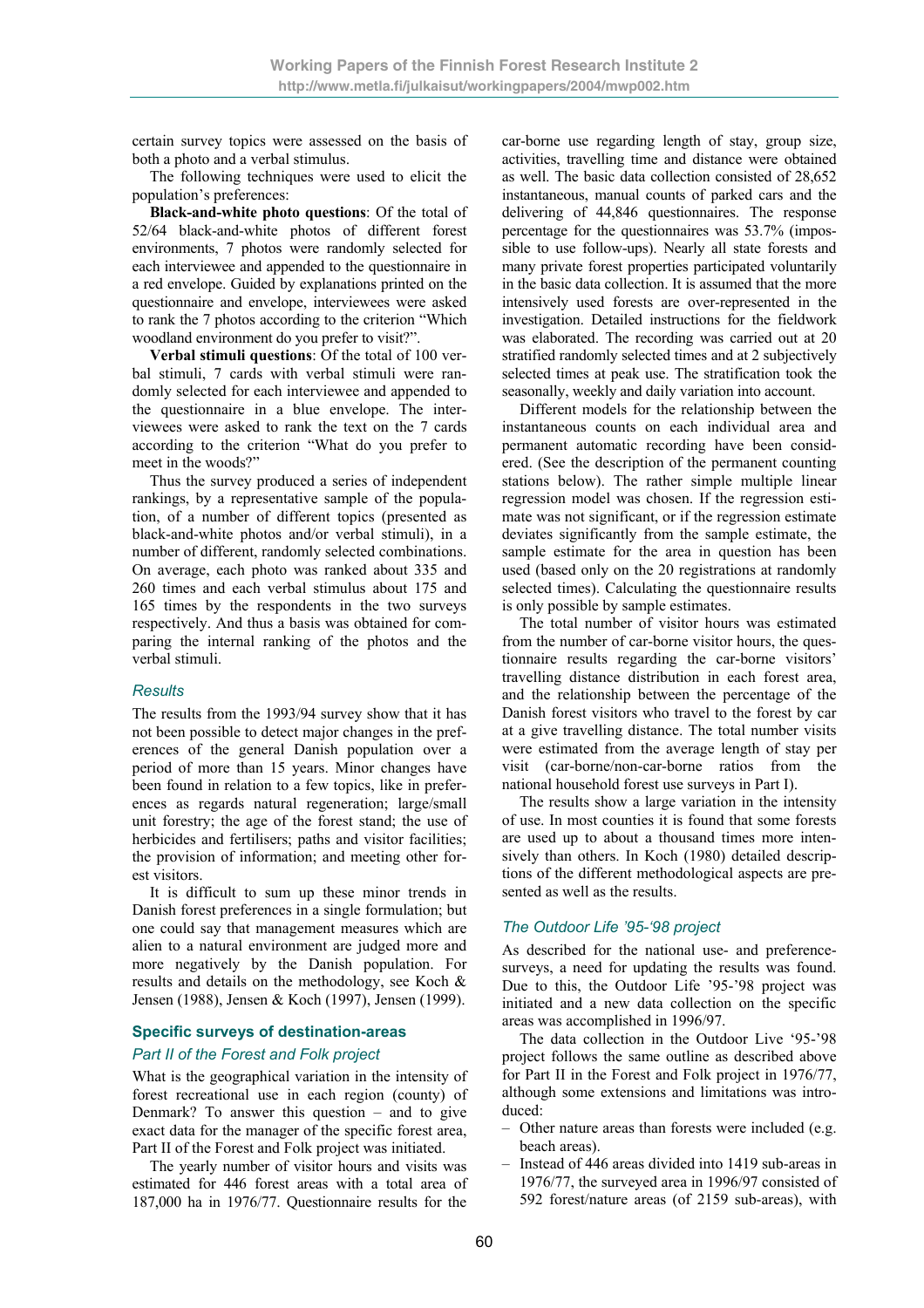an area of approx. 201,000 ha (174,000 ha forests).

- A total of 85,673 questionnaires were delivered and 46.7% was returned.
- The questionnaire-based survey was extended to include e.g. aspects of crowding as well as use of and preferences for a number of visitor facilities.
- Due to economic constraints regression estimates were not performed – only sample estimates.

The comparison between the two surveys shows the same tendency as found in the national household surveys of the general public: An increase in the number of visits. The geographical variation in use intensity as described for the 1976/77 survey is more or less retained. For more detailed results and more methodological aspects, see Jensen (2003).

# **Permanent automatic counting stations**

### *Part III of the Forest and Folk project*

Four permanent counting stations have been in use since 1976. These registrations have a two-fold aim:

- 1. To form the basis for the specific area surveys described above (Part II of the Forest and Folk project), and
- 2. To describe the time-dependent variation and the trends in the extent of the recreational use of selected locations.

The counting stations operate according to the "net count procedure". I.e. all cars entering and leaving an area (which is only served by a single road for cars) are counted individually, and the results are recorded at the same time and very frequently (every 15 minutes). If the counting is precise, the following variables can be determined:

- Number of cars present at an arbitrary time (difference between the summed up number of entering and leaving cars)
- Number of car visitor hours (with round-error depending on registration-interval)
- Number of car visits (directly from the separate inand outgoing traffic)
- Mean length of stay per car visit (estimated from two last-mentioned variables).

 The counting stations are still operating. The practical work of inspection and collecting the data is carried out in cooperation with the Danish Road Directorate. See Koch (1984) for detailed results of time dependent variations and trends in the car-borne recreational use of the four selected forest areas. Also detailed description of the methodology and discussion of counting errors are given.

# **Problems of the past – possibilities of the future**

In brief the problems of the projects of the past can be related to the following issues:

a) Each campaign appeared to be very costly and time-consuming

- b) A too low possible repetition rate
- c) The selection of nature- and forest-areas was based on voluntarily enrolment which could introduce a bias in samples
- d) Selection of nature- and forest-areas on the destination-side and respondents on the originside was set up to report on the general situation rather than specific thematic topics. Therefore it was not based on stratified sampling.

Due to a) a high prize per campaign it was not possible to remain a repetition-rate higher that one per approximately 20 years (b). This might be appropriate for national, gross-figures but might lack temporal accuracy when special cases (spatial or thematic) are to be assessed. The destination-areas were enrolled voluntarily; managers of forests and natureareas included, regarded participation as a gain for the management of their areas. From a local-participation-point-of-view this of course definitely encloses advantages. Further, the facilitation of staff for the surveys by local managers was of course highly appreciated. But it introduced a source of bias to the data collected: The tendency was that areas that frequently visited were more likely to be part of the survey than those of lower visit-rates. Moreover, state forest were enclosed to a higher extent than privately owned areas. Since both destination-areas and respondents were not selected due to specified strata (d) it was hard later to investigate pattenrs related to specific relations between characteristics of respondents/areas and activities/visit-frequency. E.g. the relation between social character of respondents and nature-preference or the between accessibility of a nature-area and the actual number of visitors.

Introduction of new technologies as well as datasources and concepts provides some new possibilities, including:

- a) Introduction of systematic, digital handling of geographical data (GIS).
- b) Monitoring of geographical indicators in terms of grid cells is becoming a national standard in Denmark.
- c) New technical approaches are now available for data-collection, especially on the visitor-count and behaviour side.

Regarding a) GIS is still more used for assessment of recreation in the nature. Key-areas of application lists inclusion of existing (GIS-) data, analysing and modelling as well as presentation of results. For a review of application types see Skov-Petersen (2002). Over the past 5 years collection and distribution of spatial/statistic information based on square grid cells (b) is becoming more and more used (Sommer et al. 2004, Kort- og Matrikelstyrelsen 2002). Even the Danish Forest Inventory (NFI) is based on a square grid layout of sampling sites (Söderberg 2000). This enables a higher degree of integration of recreational data – both in terms of data-collection and analysis – with data from other sources. New tracking equipment, including GPS,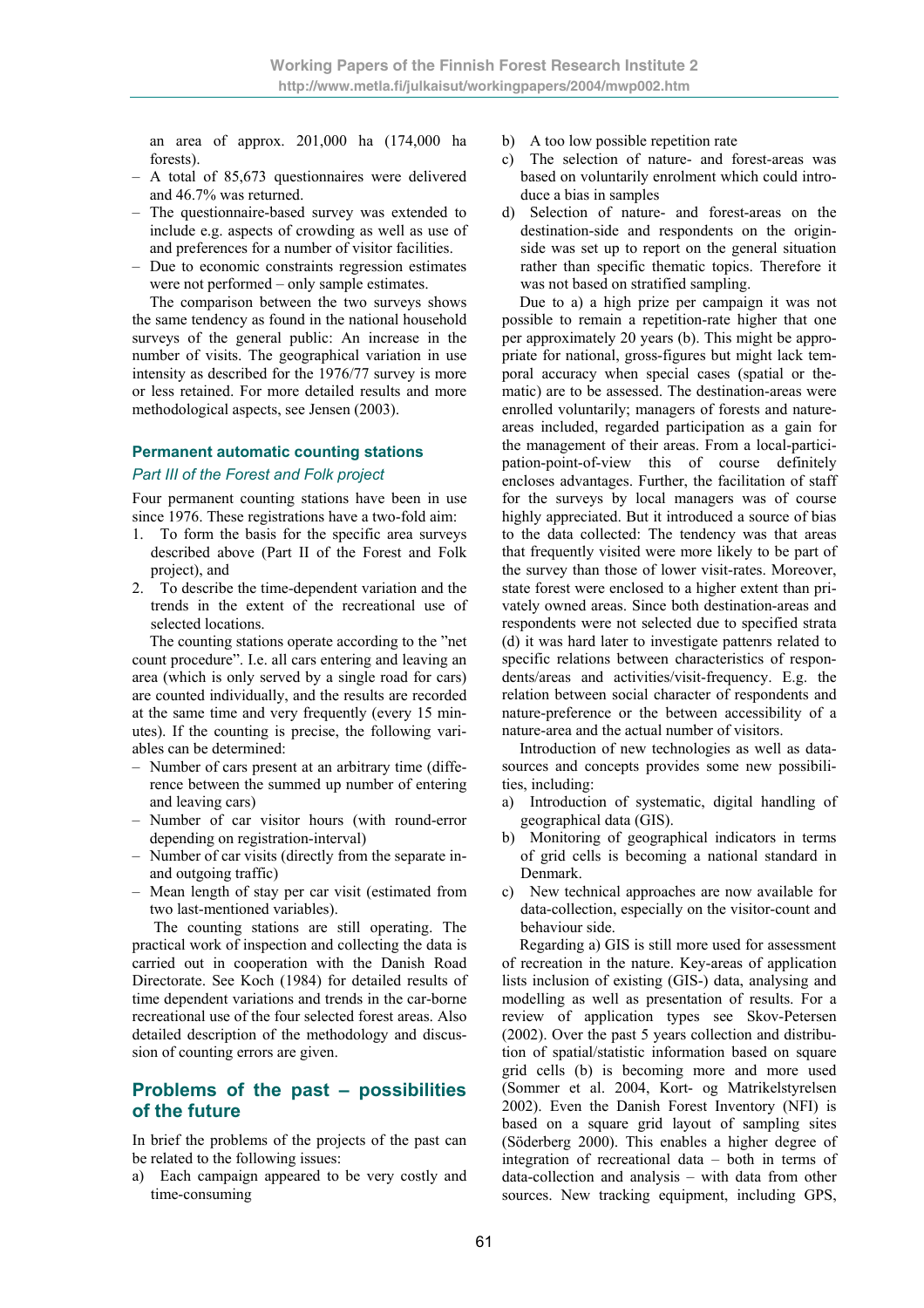Mobile telephones, video-equipment sensitive to movement etc. have provided methods for data-collection earlier not available.

# **Towards a future systematic approach**

The present chapter is a presentation of some of the consideration a future system could be based on. It is not the intention to provide the full picture, nor the final design of a future system. It can be read as the authors' present state of ideas. Its takes its point of departure form breaking down monitoring and modelling recreational activities into issues related to *demand, supply and the mutual location of the two, with respect to the available transport system* (see e.g. Coppock & Duffield, 1975).

To facilitate planning of  $-$  and for  $-$  the recreational use of the nature, a monitoring scheme must address the facilities i.e. the nature areas as well as the users. *From a facility or destination point of view* it is interesting to know in specific how much a certain nature area is used or in general how much given nature types at given levels of accessibility is used. Levels of usage can e.g. be provided in number of visitors, per ha, per year. Seen *from a users or origin perspective* it has to be addressed how frequently the inhabitants of a given dwelling area are attending activities in the nature. Yet again, given general types of neighbourhoods can be focused on, rather than specific areas. In that case, measures can, as an example, be made in the number of yearly visits per inhabitant. Whereas the destination-orientated approach is the main interest of the *facility-manager or -planner*, the user-oriented approach is more the concern of the *urban planner*. Never the less, none of the two approaches can stand by it self. The naturemanager needs to know the potential number of users from surrounding dwelling areas (whether being planned or existing). The urban planner needs to understand the recreational capabilities of potential nature areas.

In the present context recreation as a phenomenon is understood as a chain of causally linked elements going through:

- Social and physical base-line structures, which leads to
- human behaviour, preferences and activities, which eventually leads to
- effects and consequences on the nature areas or the users

The *base-line structures* include the mutual location of origins and destinations taking into account their qualitative characteristics. That is e.g., the type of dwelling areas (average income, car-ownership or predominant building-type) and the type of nature (vegetation-type, presence of freshwater or terrain form). The mutual location can be included in terms of transport-options – typically public- or private transport-networks - and the transportational mobility of the population. The *human behaviour* – can for

example be the frequency of making the decision to go to the nature (which can be seen as an attribute of the point of origin or a person). Likewise, on the destination side, the accumulated number of visitors actually entering a nature. Finally, *the effects* are the possible consequences of the human behaviour. It  $can$  – on the origin side – be effects related to health or attitudes to ecological issues. From a destinationpoint of view, it can be the wear of paths or disturbance of wildlife.

Some of these causal elements are inherently recreational. Some are not: Social structure, even though it is a possible indicator for certain recreational behaviour or attitude, is not specific to recreation. Table 1 provides a schematic presentation of examples of recreational indicators based on the distinction between the origin/destination approaches on one axis and structure/behaviour/effect on one on the other.

Monitoring is repeated collection of comparative data over time. That is, data ought to be collected for units of measure, which can be compared when measures are repeated after a number of years. Most classical approaches to establish data-collectiontracts suffer from a lack of temporal stability. Parishes, zip-code zones, named forests or nature areas are not guarantied to be demarcated the same way through all times. Municipalities and parishes are fused, forests changes demarcation lines etc. Hence, an ideal setting would be based on temporal stabile zones. One of the reasons for applying *regular grid cells* is this temporal stability (Skov-Petersen, 1999). An example of this is registration in square grid cells which are being used increasingly for a variety of statistical applications. Numerous countries are supplying population and workplace information as square cells of  $100 \text{ m} - 1 \text{ km}$  grids (Sommer et al. 2004, Kort- og Matrikelstyrelsen 2002). As part of the Danish National Forest Inventory (NFI) a regular grid system is applied (Söderberg 2000). Clusters of 4 sites (spaced 200x200 m) located in a 2x2 km grid is laid out. All sites that fall in forest are selected. Approximately 1/3 of these sites are permanent sites whereas the remainder 2/3 are temporary. Permanent sites will be revisited every 5'th year. Temporary sites will be relocated after each 5-year cycle. At each site, which are circles of 15 metres radius, information regarding the stand (size, density, health etc.), the soil and topography is recorded. A proposal for inclusion of data related to recreation has been proposed but not implemented (Söderberg & Johannsen 2000). Given the general setting of the scheme the proposed recreational data-collection only addressed stationary items like facilities (public toilets, benches, fireplaces etc.), accessibility (trails, roads and parking lots) and visible signs of wear, waste and vandalism. Accordingly, issues related to the actual use (number of visitors, number of cars, type of users etc.) of the forests are not proposed.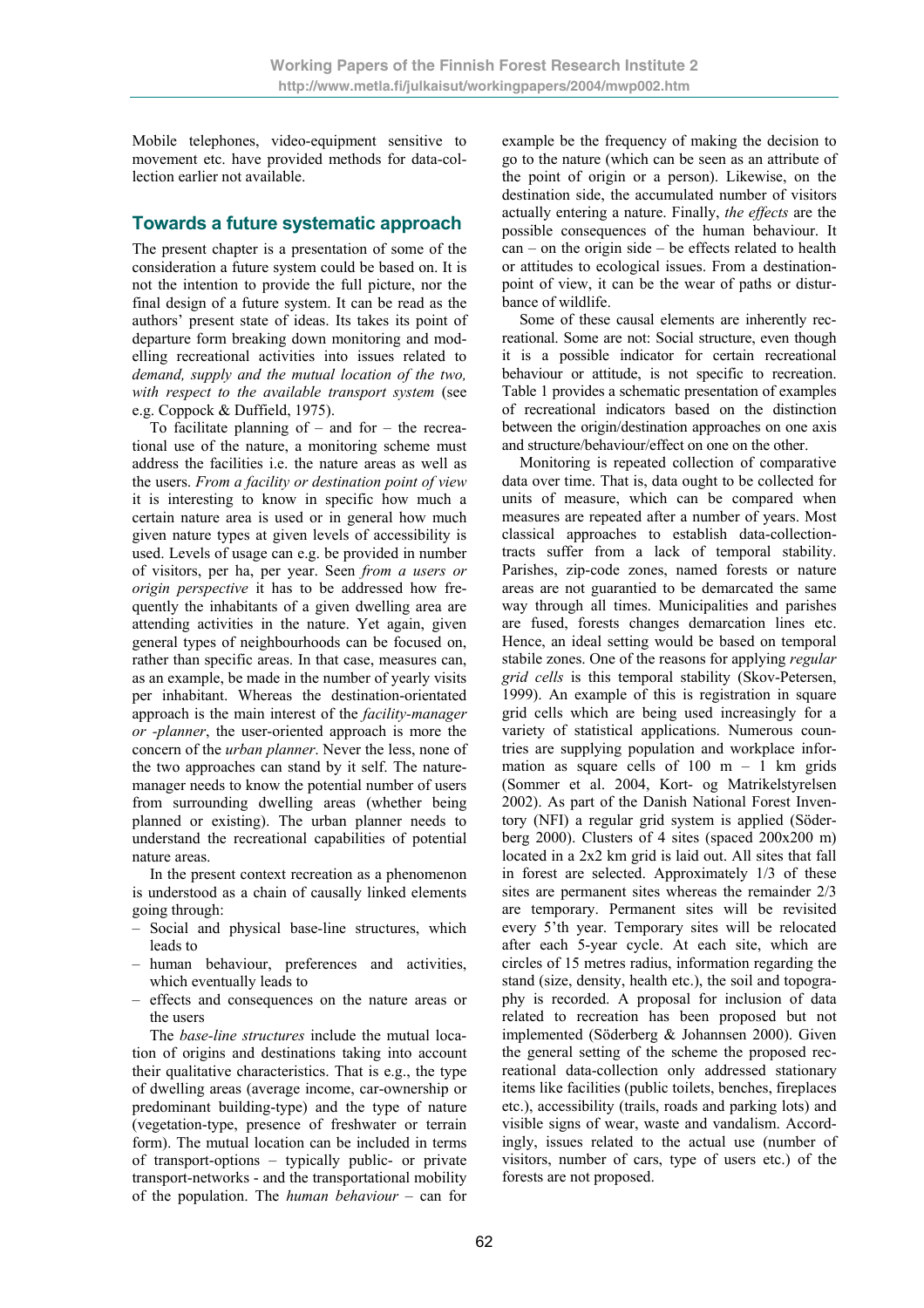|                                                | <b>Origin-orientated indicators</b>                                                                                                                                                                                                               | <b>Destination-orientated indicators</b>                                                                                                                                                                                                                                                                        |
|------------------------------------------------|---------------------------------------------------------------------------------------------------------------------------------------------------------------------------------------------------------------------------------------------------|-----------------------------------------------------------------------------------------------------------------------------------------------------------------------------------------------------------------------------------------------------------------------------------------------------------------|
| <b>Base-line structure</b>                     | Indicators:<br>Amount of green space per inhabitant<br>$\bullet$<br>Distance to the closest beach<br>$\bullet$<br>Number of ha nature within 15<br>minutes drive by car                                                                           | <b>Indicators:</b><br>Number of inhabitants per area unit of<br>$\bullet$<br>nature<br>Distance to closest urban area<br>$\bullet$<br>Number of people that can reach the<br>$\bullet$<br>nature area within 15 min. drive by car                                                                               |
|                                                | <b>Methods:</b><br>Direct use of GIS and statistical<br>information<br>Mobility modelling by means of e.g.<br>$\bullet$<br>GIS-based network modelling                                                                                            | <b>Methods:</b><br>Direct use of GIS and statistical<br>$\bullet$<br>information<br>Accessibility modelling by means of<br>$\bullet$<br>e.g. GIS-based network modelling                                                                                                                                        |
| Behaviour,<br>Preference or<br><b>Activity</b> | <b>Indicators:</b><br>Frequency of visits to the nature<br>Attitudes and preferences for<br>$\bullet$<br>different types of nature<br><b>Methods:</b><br>Household interviews<br>$\bullet$<br>Household questionnaires<br>Telephone-based surveys | <b>Indicators:</b><br>Number of visitors<br>Types of visitors<br>$\bullet$<br><b>Methods:</b><br>In nature-interviews<br>In nature-questionnaires<br>٠<br>Automatic counts of visitors (infrared<br>$\bullet$<br>sensors, video, 'stepping boards' etc.)<br>Registration of actual, spatial behav-<br>$\bullet$ |
|                                                |                                                                                                                                                                                                                                                   | iour (sketching on paper-maps, GPS,<br>registration of mobile telephones)                                                                                                                                                                                                                                       |
| <b>Effect</b> or<br>Consequence                | <b>Indicators:</b><br>Health issues<br>Attitude to ecology<br>٠<br><b>Methods:</b><br>Interviews/questionnaires<br>$\bullet$<br>Use of central registers on e.g. health<br>$\bullet$<br>or house prising                                          | <b>Indicators:</b><br>Wear of paths<br>Amount of litter<br><b>Methods:</b><br>Registration of biodiversity changes<br>$\bullet$<br>Registration of soil runoff<br>$\bullet$                                                                                                                                     |

|  | Table 1. Schematic presentation of examples of recreational indicators and related methods. |
|--|---------------------------------------------------------------------------------------------|
|--|---------------------------------------------------------------------------------------------|

As a sampling strategy – like the one of the NFI – and to ensure comparability over time it is proposed that sites of investigation are laid out in a square grid system. That is, a number of square grid cells are selected, both on the demand- and the facility-side. The selection of cells should be stratified to cover certain aspects regarded significant for attitudes and levels of activity in relation to recreation. On the demand-site (the inhabited areas) sites could be stratified to cover classes of social structure (indicated by e.g. average income and demography) and classes of access to recreational opportunities (amount of opportunities within a given transport-time). The facility-sites (the nature) could be stratified to cover e.g. different types of nature (types of forest, heater, beach etc.), topographic characteristics, closeness to water and accessibility (closeness to inhabited places, number of people that can reach the place within a given transport-time, local accessibility etc.). To facilitate monitoring some of the cells will be permanent. Others will be included permanently, when new dwelling- or nature-areas appears or temporarily when special issues or demands emerges.

Within the selected demand-sites individuals for interviews or questionnaires can be selected from the Danish Civil Registration System (CPR). On the facility-side registration based on square cells might provide some practical problems. Therefore it might be feasible to include the entire nature area that the cell lies within or touches, this of course jeopardises the temporal comparability mentioned above. It is therefore important that the collected data are 'fed back' to the grid cell as a post-process.

## **Potential users, potential applications**

When designing a system for the future it is obviously important to thoroughly investigate the potential uses, their administrative level and the type of application resulting data will be used for. This includes:

- a) Administrative level.
- b) Type of user.
- c) Type of application.

Regarding a) options include uses at supernational, national, regional and local level. Since